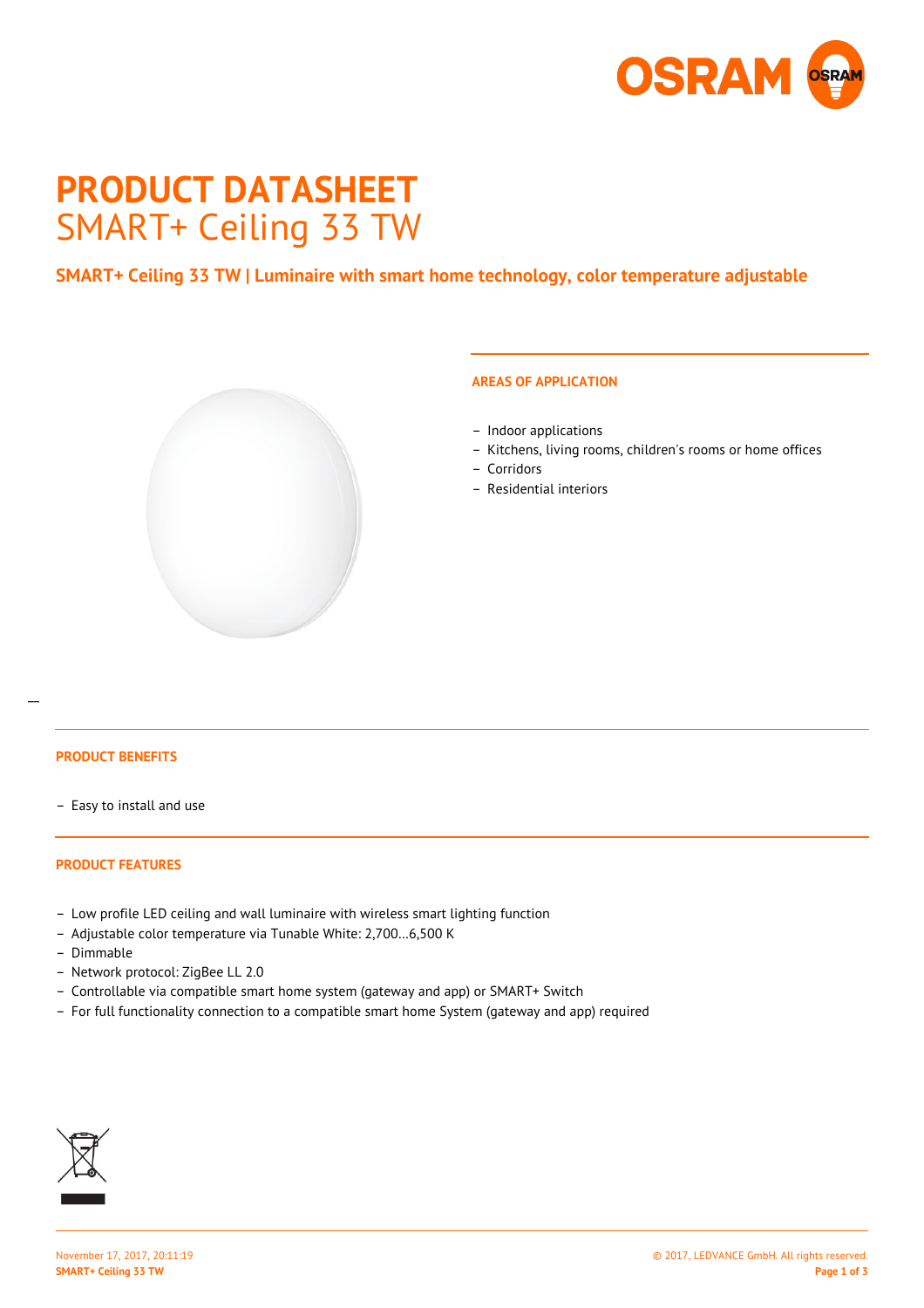# **TECHNICAL DATA**

### Electrical data

| Nominal wattage        | 23.00 W       |
|------------------------|---------------|
| Nominal voltage        | 220240 V      |
| <b>Mains frequency</b> | 50/60 Hz      |
| <b>Operating mode</b>  | Mains voltage |

### Photometrical data

| Color rendering index Ra  | 80            |
|---------------------------|---------------|
| Light color (designation) | Tunable White |
| <b>Luminous flux</b>      | 1800 lm       |

# Light technical data

| $P_{22}$<br>angle<br>. . | 120°   |
|--------------------------|--------|
| ___                      | $\sim$ |

# Dimensions & weight

 $\overline{a}$ 



| <b>Product weight</b> | 1040.00 g |
|-----------------------|-----------|
| <b>Height</b>         | 40.5 mm   |
| <b>Diameter</b>       | 330.0 mm  |

# Colors & materials

| <b>Product color</b> | White   |
|----------------------|---------|
| <b>Body material</b> | Plastic |

# Temperatures & operating conditions

| -20…40 °C<br>Ambient temperature range |  |
|----------------------------------------|--|
|----------------------------------------|--|

# Additional product data

| <b>Product remark</b> | Reset settings to default by switching the product on for five seconds |
|-----------------------|------------------------------------------------------------------------|
|                       | and off for five seconds and repeating this five times.                |